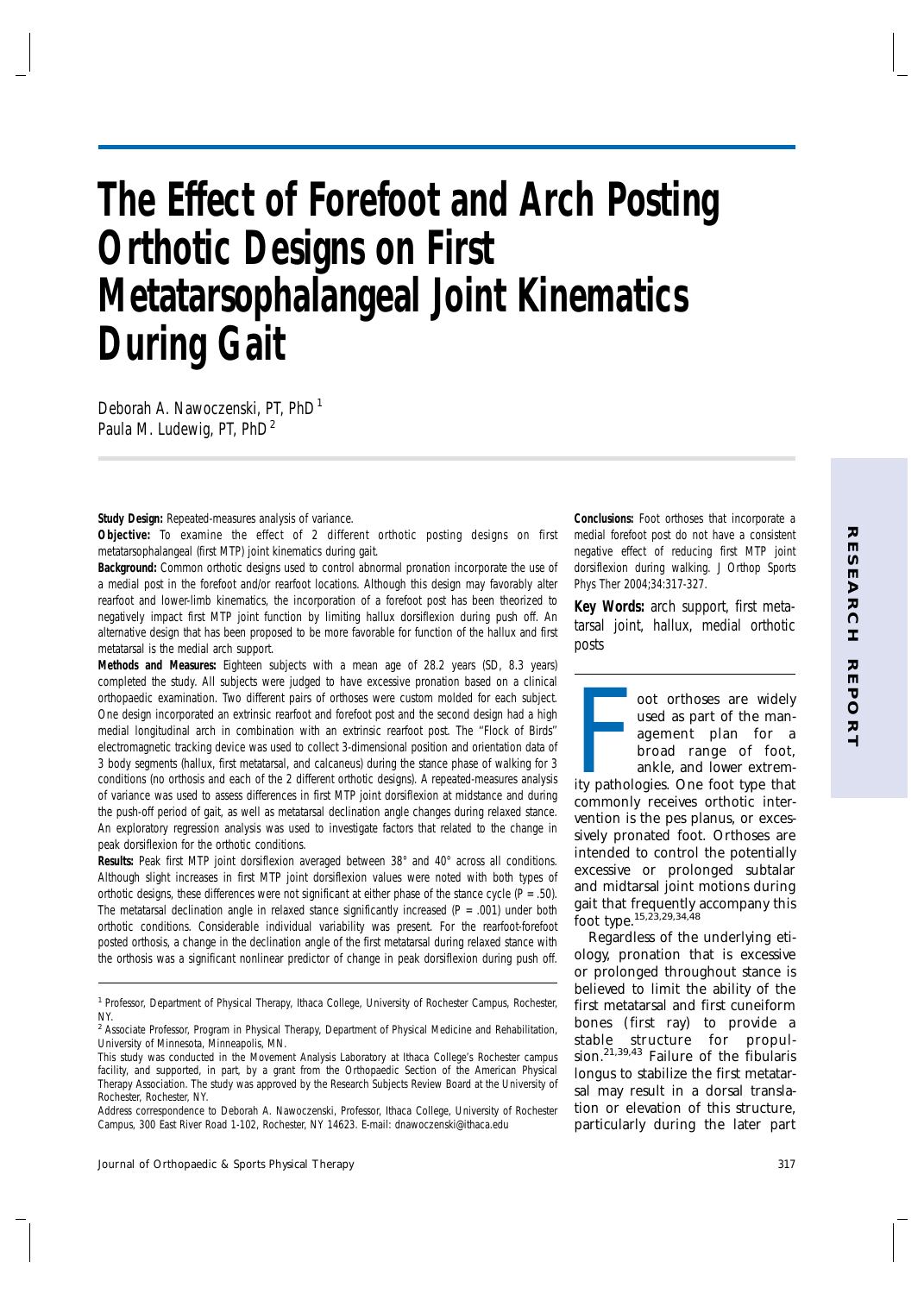

**FIGURE 1.** Disallowing first metatarsal plantar flexion will also cause first metatarsophalangeal (MTP) joint dorsiflexion to be restricted (A). Unrestricted first metatarsal plantar flexion will allow normal first MTP joint dorsiflexion (B).

of the stance phase of gait. Further, in static analysis investigations, an elevated first metatarsal has been shown to result in a significant decrease in hallux or first metatarsophalangeal (MTP) joint dorsiflexion<sup>22,44</sup> (Figure 1). Restrictions of first MTP joint dorsiflexion may lead to abnormal compression of the dorsal surfaces of the metatarsal and proximal phalanx, resulting in proliferative and degenerative changes of the articular cartilage.<sup>27,46,47</sup> Over time. the range of motion available to the first MTP joint will gradually decrease, resulting in altered gait mechanics, decreased stride length, and abnormal tibial rotation.13,27,46

Relief of pain and the ability to return to previous levels of activity are major outcome measures used to assess the success of orthotic intervention.<sup>2,10,12,19</sup> In addition to the subjective changes reported with their use, foot orthoses have been shown to modify selected aspects of lower extremity kinematic behavior during the stance phase of gait. To date, the majority of investigations have assessed the effectiveness of orthoses on rearfoot motion parameters,<sup>2,5,23,36,48</sup> rearfoot-tibia coupling behavior,  $15,34,49$  or tibial rota-

tion.34,49 The findings from these studies have shown varied responses to orthotic intervention, ranging from no significant differences to an assortment of changes that include a reduction in maximum pronation (calcaneal eversion), maximum pronation velocity, time to maximal pronation, total rearfoot motion, alterations in the displacement and velocity coupling between the rearfoot and tibia, and tibial rotation.2,5,23,34,36,48,49 Differences in reported findings may be due, in part, to the variability in experimental designs, such as the choice of orthotic material and rigidity, the amount and location of posting, the testing surface, selected walking or running speeds, footwear variations, and variations in individual subject responses to the orthotic intervention. Welldefined subject inclusion criteria are also of considerable importance when comparing the effects of foot orthoses and kinematic responses, and may account for the differences among investigations.

Although the forefoot has been implicated in foot pathologies, investigations of alterations of forefoot function with the use of orthoses have primarily focused on plantar pressure and center-of-pressure changes.<sup>4,8,36,42</sup> Little is known about how forefoot kinematics are directly influenced, if at all, by the use of orthoses. Yet, practitioners are required to make decisions regarding the design characteristics of foot orthoses, such as posting or positioning of the first metatarsal, that may positively or adversely impact foot and, in particular, hallux and first metatarsal function.

One type of design frequently utilized in orthotic therapy for the abnormally pronated foot incorporates the use of a build-up or post under the medial rearfoot and forefoot regions of the foot. The purported goal of this design is to ''bring the ground up to the foot" during gait. $43$  However, the potential restriction of first metatarsal plantar flexion believed inherent in this forefoot post design (FF POST) may also hinder the normal first MTP joint dorsiflexion during the latter part of stance or the push-off period of gait (Figure 2A). An alternative design option proposed for the pronated foot is the high medial longitudinal arch (ARCH). The nature of the higharch design is theorized to promote first metatarsal plantar flexion, thus restoring the normal arch and windlass mechanism of the foot. Additionally, if first metatarsal plantar flexion is not restricted, then normal first MTP joint motion can occur (Figure  $2B$ ).<sup>21,44</sup> Although the ultimate goals of each orthotic design are to restore a normal and pain-free gait pattern that allows the foot accommodate to variations in the ground surface and to provide adequate stability for propulsion, the design characteristics are distinct.

The purpose of this study was to examine the effect of 2 different orthotic designs on the kinematic behavior of the hallux-first metatarsal complex at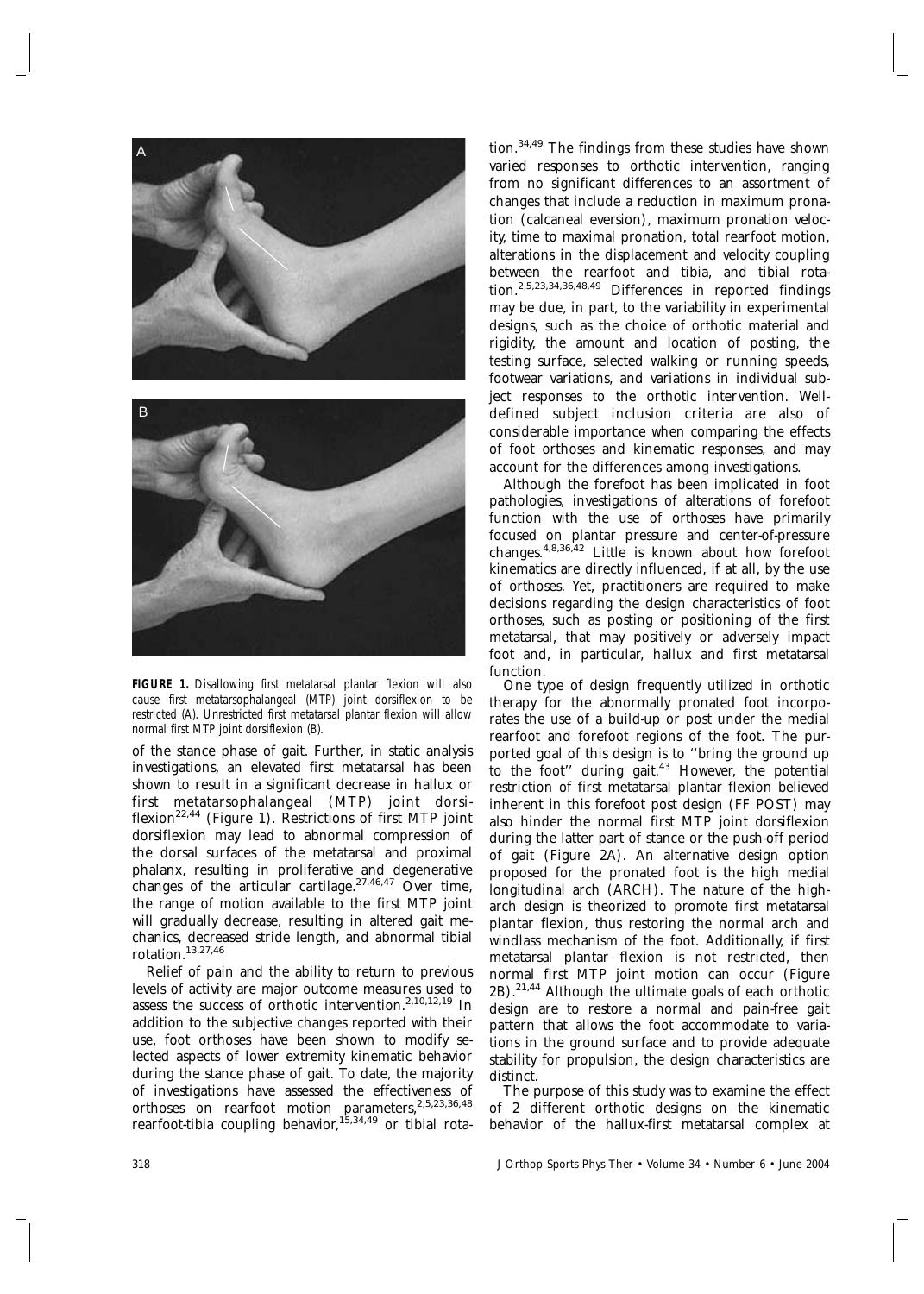

**RESEARCH**

 $\overline{z}$  $\blacksquare$  $\mathbf{\Omega}$  $\blacksquare$  $\triangleright$  $\overline{\mathbf{z}}$  $\Omega$  $\pm$ 

**REPORT**

 $\frac{1}{2}$ 

EPO



FF Post



Arch

**FIGURE 2.** Rearfoot and forefoot posted (FF POST) orthotic design with extrinsic medial posts at both rearfoot and forefoot locations (A) and arch (ARCH) design with an extrinsic rearfoot post and the apex of the arch lying inferior to the navicular (B).

midstance and during the push-off period of gait in individuals with abnormal pronation. We hypothesized that the FF POST orthotic design would result in reduced first MTP joint dorsiflexion when compared to the ARCH and no orthotic condition (NO).

### **METHODS**

#### **Subjects**

Twenty subjects were enrolled in the study. Two of these subjects were lost to follow-up. Of the 18 subjects that completed the study, there were 11 females and 7 males with a mean age of 28.2 years (SD, 8.3 years; range, 22-45 years). Average  $(\pm SD)$ height and mass were 1.67 ( $\pm$ 0.1) m and 73.5 ( $\pm$ 16.0) kg, respectively. These individuals were referred to the study by local orthopaedic specialists, podiatrists, and physical therapists for activity-related foot or lower-limb musculoskeletal pain of at least 1 month in duration. The subjects were considered appropriate candidates for orthotic intervention based on

their history of foot or lower extremity musculoskeletal symptoms, the presentation of a pes planus foot, and the results of a clinical lower-limb screening  $exam^{14,17,25,39}$  to establish whether subjects met all the following criteria: a forefoot varus exceeding 10° in the non–weight-bearing exam; calcaneal eversion beyond vertical during the standing weightbearing exam; a minimum navicular drop difference of 10 mm or greater between subtalar joint neutral and relaxed stance; $31$  and no limitations in first MTP joint range of motion, or first metatarsal mobility in either the dorsal or plantar direction with respect to the remaining metatarsal heads.<sup>18</sup> The presence of intrinsic frontal plane deviations has been linked to abnormal pronation in previous investigations.<sup>5,9,15,20,23,34</sup> Exclusion criteria included a history of foot or ankle fracture, hallux rigidus or valgus deformity, neuromuscular disease, or previous orthotic use. A single examiner with more than 20 years of clinical experience with the management of foot and ankle injuries (D.A.N.) conducted all clinical measurements and performed subsequent casting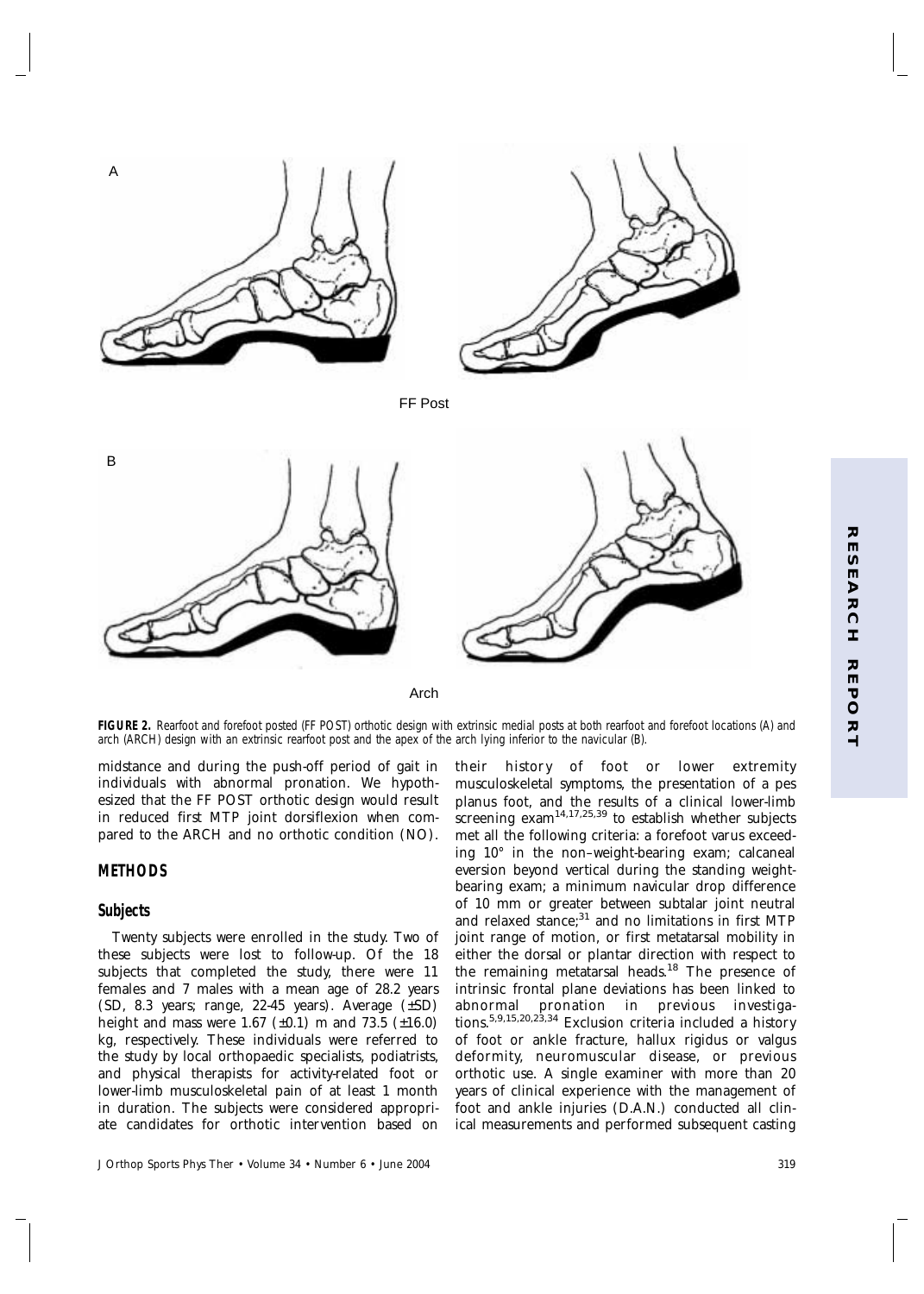techniques. Intrarater reliability of many of these clinical measures has been addressed in previous literature.<sup>14,17,25,28,31,39,45</sup> A priori power analyses determined 80% power to detect first MTP joint dorsiflexion differences of 4° or larger with a sample size of 20, alpha level of .05, and variance of 64° (SD, 8°). The estimated variance was based on available literature on first MTP joint motion.<sup>33,51</sup>

All participants read and signed an informed consent document approved by the Human Subjects Review Board of the University of Rochester. Testing was done in the Movement Analysis Laboratory at Ithaca College, Department of Physical Therapy at the Rochester campus.

#### **Materials**

Two different pairs of semirigid orthoses were fabricated for each subject. Each pair of orthoses was constructed of a 3-, 4-, or 5-mm polypropylene/ polyethylene shell material, depending on the subject's mass, and covered with a 1/8-in (0.3175-cm) poron or PPT full-length cover. The FF POST orthoses were fabricated from slipper cast impressions taken in the non–weight-bearing position as described in previous reports.<sup>29,42,52</sup> These orthoses were fabricated from a neutral cast of the foot, whereby the subject was in a prone position, the talonavicular joint was palpated for maximum congruency, and the forefoot was stabilized against the rearfoot. The positive cast was balanced with the calcaneal bisection in a vertically oriented position.21,36,42,52 A minimum of 5 mm of high-density material (extrinsic post) was applied to the orthotic shell under the medial aspect of the rearfoot (calcaneus) and the medial aspect of the forefoot/ first metatarsal, ending just proximal to the first metatarsal head. The orthoses were fabricated so that the natural contour of the foot was captured in the non–weight-bearing cast position and maintained in the fabrication process.

The ARCH orthoses were fabricated from a foam cast impression taken with the subject in a seated, partial weight-bearing position. During this fabrication technique, the first metatarsal was placed in a relative plantar flexed position with respect to metatarsal heads 2 through 4. The height and location of the apex of the arch of this orthotic design were fabricated to lie immediately inferior to the navicular. Similar to the technique for the FF POST, talonavicular congruency was maintained during casting and an extrinsic post was added to the rearfoot.

Subjects were also issued a pair of TEVA (Deckers Outdoor Corporation, Goleta, CA) sport sandals that were used during the orthotic break-in period and testing sessions. These sandals had straps at both forefoot and rearfoot locations that enabled the orthoses to be held onto the foot. The strap design also allowed for unrestricted placement of the ''Flock of Birds'' sensors (Ascension Technology Corporation, Burlington, VT) on the skin directly over the bony segments of interest (Figure 3). These commercially available sandals were designed to provide shock absorption but did not offer any intrinsic motion control, thereby minimizing the confounding effects of footwear on outcome measurements. This footwear has been used successfully in previous orthotic intervention studies.<sup>34,35</sup>

Prior to testing, subjects were given written instructions for a 4-week progressive wearing schedule. To minimize any effect of orthotic preference on outcome measures, half of the subjects were asked to wear the first pair of orthoses (FF POST) with the sandals during the first 2 weeks and the second pair of orthoses (ARCH) with the sandals during weeks 3 and 4. The other half of the subjects followed a reverse schedule over the 4-week period. If unable to wear the sandals during the day, subjects were encouraged to wear them at night. All subjects were instructed to discontinue wearing their orthoses if they experienced any discomfort or new musculoskeletal pain that continued beyond 48 hours and to contact the principal investigator immediately. Three subjects were initially unable to tolerate the height of the medial longitudinal arch in the ARCH orthosis and returned for modifications. All subjects returned to the Movement Analysis Laboratory for testing after 4 weeks.

### **Instrumentation**

Three-dimensional position and orientation of the subject's hallux, first metatarsal, and calcaneus were collected using the Flock of Birds magnetic tracking device. Operating within 1 m of its standard transmitter, the system was configured to simultaneously track segmental motion using 3 receivers, each sampling at a rate of 100 Hz. By attaching a sensor to a stylus with known tip offsets from the sensor, the system was also used to manually digitize anatomical landmarks



**FIGURE 3.** Magnetic tracking sensors, orthoses, and footwear used in the study.

320 J Orthop Sports Phys Ther • Volume 34 • Number 6 • June 2004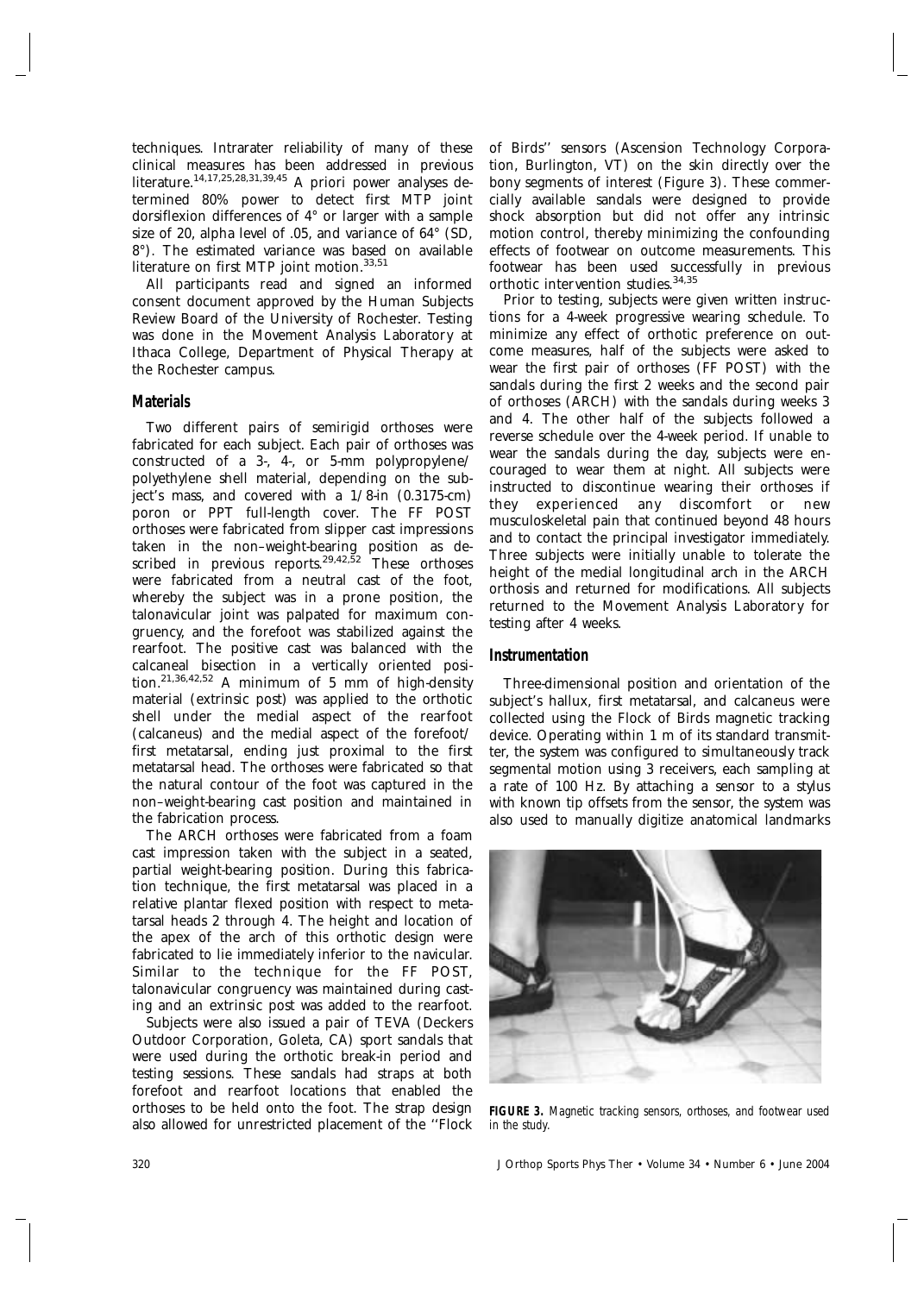

 $\mathsf{G}_{\mathsf{x}}$ 

**FIGURE 4.** Local anatomical coordinate systems for the hallux (H), first metatarsal (M), and calcaneal (C) segments. The positive x-axis was directed laterally; the positive y-axis was directed posteriorly within the long axis of the hallux and metatarsal segments and the positive z-axis was directed inferiorly. Also shown is the global (G) coordinate system. Dorsiflexion of the hallux with respect to the first metatarsal is described as rotation about the x-axis. Metatarsal declination angle,  $\alpha$ , indicating angle subtended by the first metatarsal and the horizontal plane.

 $\alpha$ 

on each segment. Within an operating range of 22.5 to 64.0 cm, this measurement system has been found to have excellent accuracy, with errors of 1.8% and 1.6% over the operating range, resolution of 0.25 mm, and  $0.1^{\circ}$  for position and orientation, respectively.30 Previous cadaveric studies in our lab have shown high reliability and validity of surface sensors to detect underlying bony movement using the Flock of Birds tracking device on the hallux and first metatarsal segments.<sup>51</sup>

 $H<sub>z</sub>$ 

 $M_{x}$ 

Hy

 $M_{\rm v}$ 

 $M<sub>z</sub>$ 

### **Procedures**

 $H_{x}$ 

Receivers were placed on the skin overlying the proximal hallux, first metatarsal, and lateral calcaneus. Anatomical data were collected with the subjects standing in a relaxed-stance posture with a comfortable base of support. Subjects were given a warm-up period to gain comfort with the instrumentation and to achieve a consistent, self-selected walking speed on the walkway. The testing order of NO, FF POST, and ARCH orthoses was randomized. A minimum of 5 trials were collected for each condi-

tion with walking speeds monitored by a stopwatch and not varying more than 5% between trials. Subjects were given adequate rest as needed.

Local orthogonal coordinate systems were defined for each segment such that the positive x-axis was directed approximately lateral, the positive y-axis directed posterior within the long axis of the segment, and the positive z-axis directed approximately inferior (Figure 4). The anatomical landmarks and coordinate systems have been described in previous investigations.32,33,57 Transformation matrices related the assumed constant orientation of the sensors to the local anatomical coordinate systems. A Cardan angle system of 3 ordered rotations, with dorsiflexion as the first rotation (x-z'-y''), was used to extract angular and linear information of the hallux, first metatarsal, and calcaneus. Heel contact was determined from the z-axis translational data of the calcaneus sensor during postprocessing. The first derivative of the displacement data indicating 0 velocity in the inferior direction (z-axis) identified heel contact. The end of the stance phase was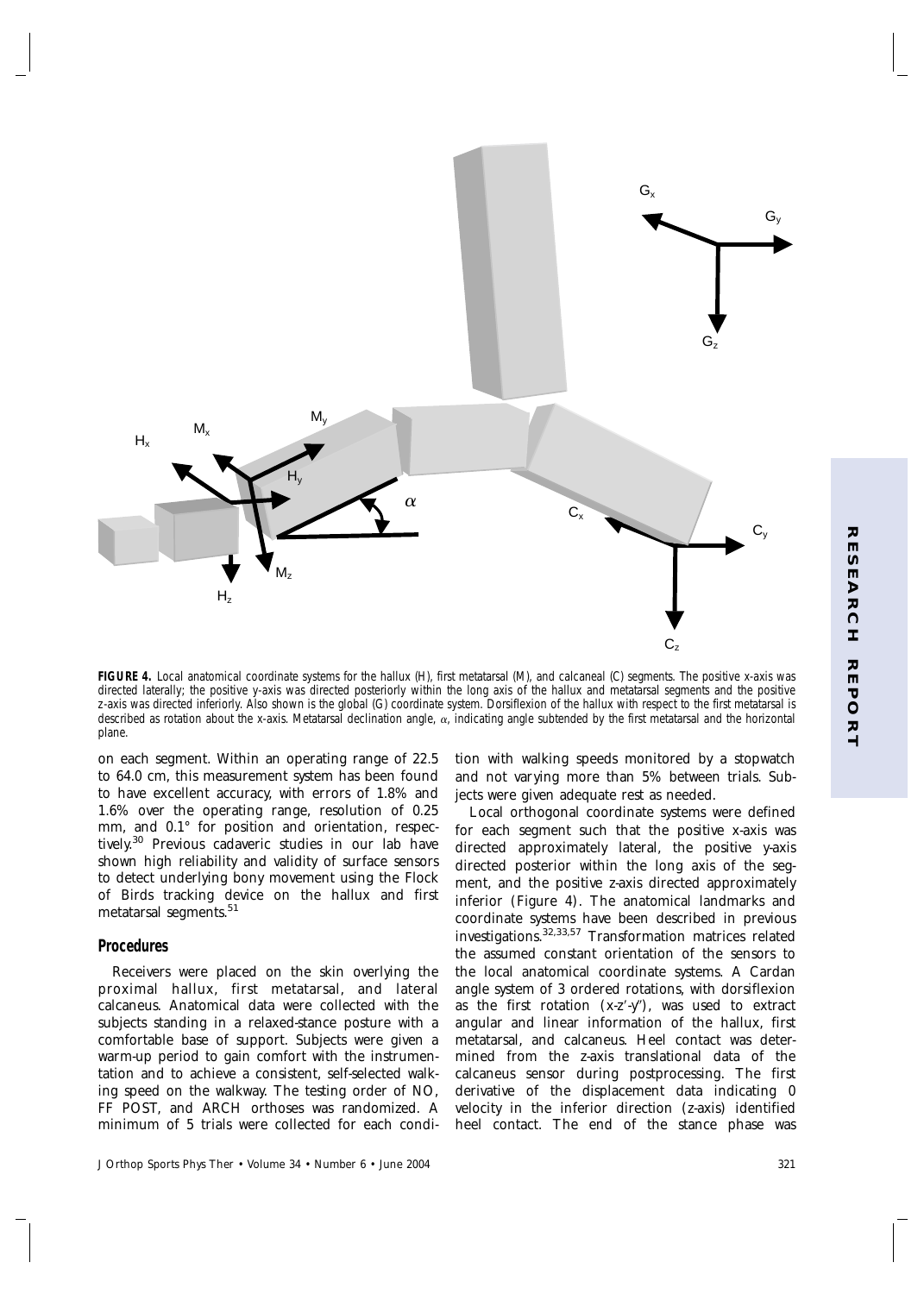similarly determined using the y-axis translational data of the hallux sensor. The initiation of a positive velocity in the anterior direction was operationally defined as the end-of-stance phase. Due to the nature of hallux-first metatarsal motion in gait, the primary focus of this investigation was directed to the hallux dorsiflexion/plantar flexion component of rotation (x-axis rotation).

Intraclass correlation coefficients  $(ICC_{3,1})^{40}$  and standard error of measurements  $(SEM)^{16}$  were used to determine the within-day trial-to-trial variability of kinematic measures. Kinematic data were analyzed using a 1-factor, repeated-measures ANOVA with the factor of orthotic condition having 3 levels (NO, FF POST, and ARCH). Data were analyzed at midstance and during the push-off period of gait. Midstance was identified as the midpoint between heel contact and toe off of the reference extremity. Push off was defined as the period of gait between heel off and toe off (40%-60% of stance), which is the time when peak first MTP joint dorsiflexion occurred. The dependent variables were peak first MTP joint dorsiflexion during gait and metatarsal declination angle during relaxed stance. The metatarsal declination angle was defined as the magnitude of x-axis rotation of the first metatarsal relative to the floor<sup>22</sup> (or global coordinate system) and represents the anterior component of the medial longitudinal arch. In addition to changes in arch height, this angle also provides an indication of the relative amount of metatarsal plantar flexion with respect to the floor. For all walking conditions, the mean of the 3 intermediate trials (out of a total of 5 trials) were entered into the analysis. In the presence of significant condition effects (P<.05), Tukey follow-up tests were planned to adjust for multiple pairwise comparisons of conditions.

Additionally, an exploratory analysis was completed to determine factors that may help to predict changes in peak first MTP joint dorsiflexion during push off. The change in peak dorsiflexion during push off for the respective orthotic condition (orthotic condition peak dorsiflexion minus no orthotic condition peak dorsiflexion) was the dependent variable. Baseline measurements of the metatarsal declination angle in relaxed stance, changes in baseline metatarsal decli-



**FIGURE 5.** Means and standard errors for peak first metatarsophalangeal (MTP) joint dorsiflexion for each orthotic condition at midstance and during push-off period of gait. No significant differences were found across the  $3$  conditions ( $P > .50$ ) for either part of the gait cycle.

nation angle for the orthotic conditions during relaxed stance (orthotic condition declination angle minus no orthotic condition declination angle), and the peak dorsiflexion for NO orthotic condition were entered as predictor variables in a multiple polynomial regression. Higher-order (nonlinear) effects were assessed by using squared terms for the variables.

### **RESULTS**

Within-day trial-to-trial ICC and SEM values for each orthotic condition are provided in the Table. ICC values for peak dorsiflexion ranged from 0.92 to 0.98 and SEM values from 1.2° to 2.8°.

Figure 5 represents the mean peak values and standard errors (SE) for first MTP joint dorsiflexion at midstance and during the push-off period of gait for each condition. Although slight increases (3°) in peak dorsiflexion values were noted with orthotic wear compared to the no orthotic condition, these

**TABLE.** Within-day trial-to-trial reliability: intraclass correlation coefficient (ICC)\* and standard error of measurement (SEM)† for peak first metatarsophalangeal joint dorsiflexion at midstance and the push-off period of gait.

|                       | <b>Orthotic Condition</b> |                        |                        |
|-----------------------|---------------------------|------------------------|------------------------|
| <b>Gait Phase</b>     | <b>NO</b>                 | FF POST                | <b>ARCH</b>            |
| Midstance<br>Push-off | 0.98(1.2)<br>0.92(2.8)    | 0.97(1.6)<br>0.95(2.1) | 0.97(1.6)<br>0.96(1.9) |

Abbreviations: NO, no orthoses; FF POST, rearfoot and forefoot post orthoses; ARCH, arch orthoses.

\* Formula for ICC<sub>3,1</sub>: (BMS-EMS)  $\div$  (BMS + [k – 1] EMS), where BMS = between-subject mean square, EMS = within-subject mean square, and k = the number of replicate measures per subject.

† Values expressed in degrees.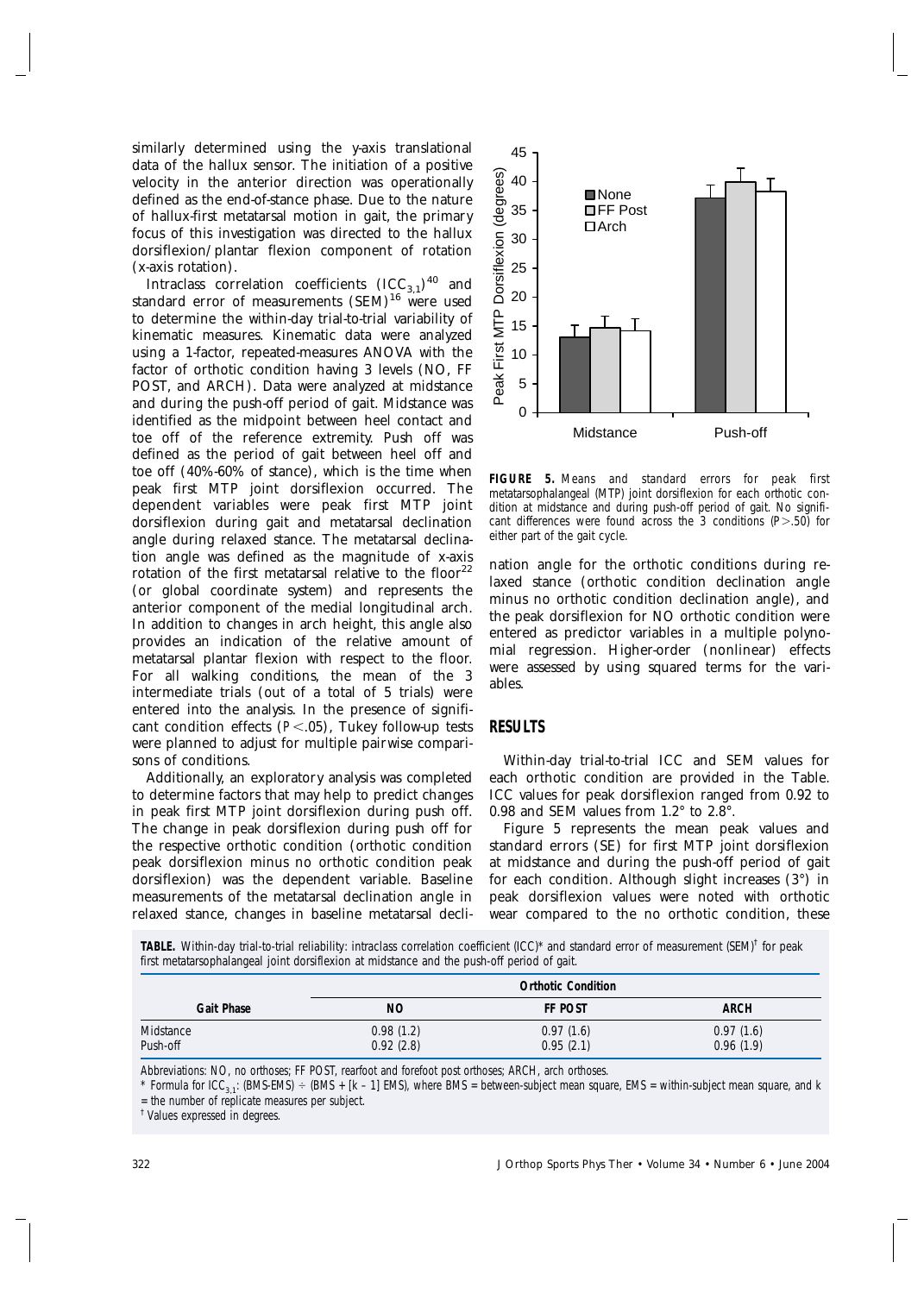$\frac{1}{2}$ 



**FIGURE 6.** Change in peak first metatarsophalangeal (MTP) joint dorsiflexion with the rearfoot and forefoot posted (FF POST) orthotic (A), measured during push off. Change in peak first MTP joint dorsiflexion with the arch (ARCH) orthotic (B). In both graphs, a positive value indicates an increase in first MTP joint dorsiflexion and negative value indicates a reduction in dorsiflexion motion when compared to the NO orthotic condition (0°).

differences were not significant when compared across conditions for either midstance ( $df = 2,34$ ; F = 0.71; *P* = .50) or push off (*df* = 2,34; F = 0.64; *P* = .53) of gait. Metatarsal declination angles in relaxed stance significantly increased from an average  $(\pm SE)$ of  $-20.4^{\circ}$  ( $\pm 1.4^{\circ}$ ) for the NO to  $-23.6^{\circ}$  ( $\pm 1.4^{\circ}$ ) and –23.5° (±1.2°) for the ARCH and FF POST orthotic conditions, respectively  $(df = 2,34; F = 9.29; P = .001)$ . In pairwise follow-up comparisons, the no orthotic condition was different than either orthotic condition, but the orthotic conditions were not different from each another.

Individual subject data are presented in Figure 6 for each orthotic condition for the push-off period of gait. The values for each subject indicate the change (ie, a positive change indicates an increase in peak first MTP joint dorsiflexion, whereas a negative change indicates a reduction in peak first MTP joint dorsiflexion) from the sandal to the respective orthotic condition (ie, orthotic condition peak dorsiflexion during push off minus no orthotic condition peak dorsiflexion during push off). These data describe the individual variation in response to the different posting conditions.

The exploratory multiple regression analysis resulted in a poorer ability to predict individual subject responses for change in first MTP joint peak dorsiflexion with the ARCH orthosis ( $r^2 = 0.16$ ,  $P =$ .10) as compared to the FF POST orthosis  $(r^2 = .58, P)$ = .02). For the FF POST orthosis, peak first MTP joint dorsiflexion for the NO orthotic condition and change in metatarsal declination angle in relaxed stance were retained as significant nonlinear predictors of the change in peak first MTP joint dorsiflexion during push off.

J Orthop Sports Phys Ther • Volume 34 • Number 6 • June 2004 323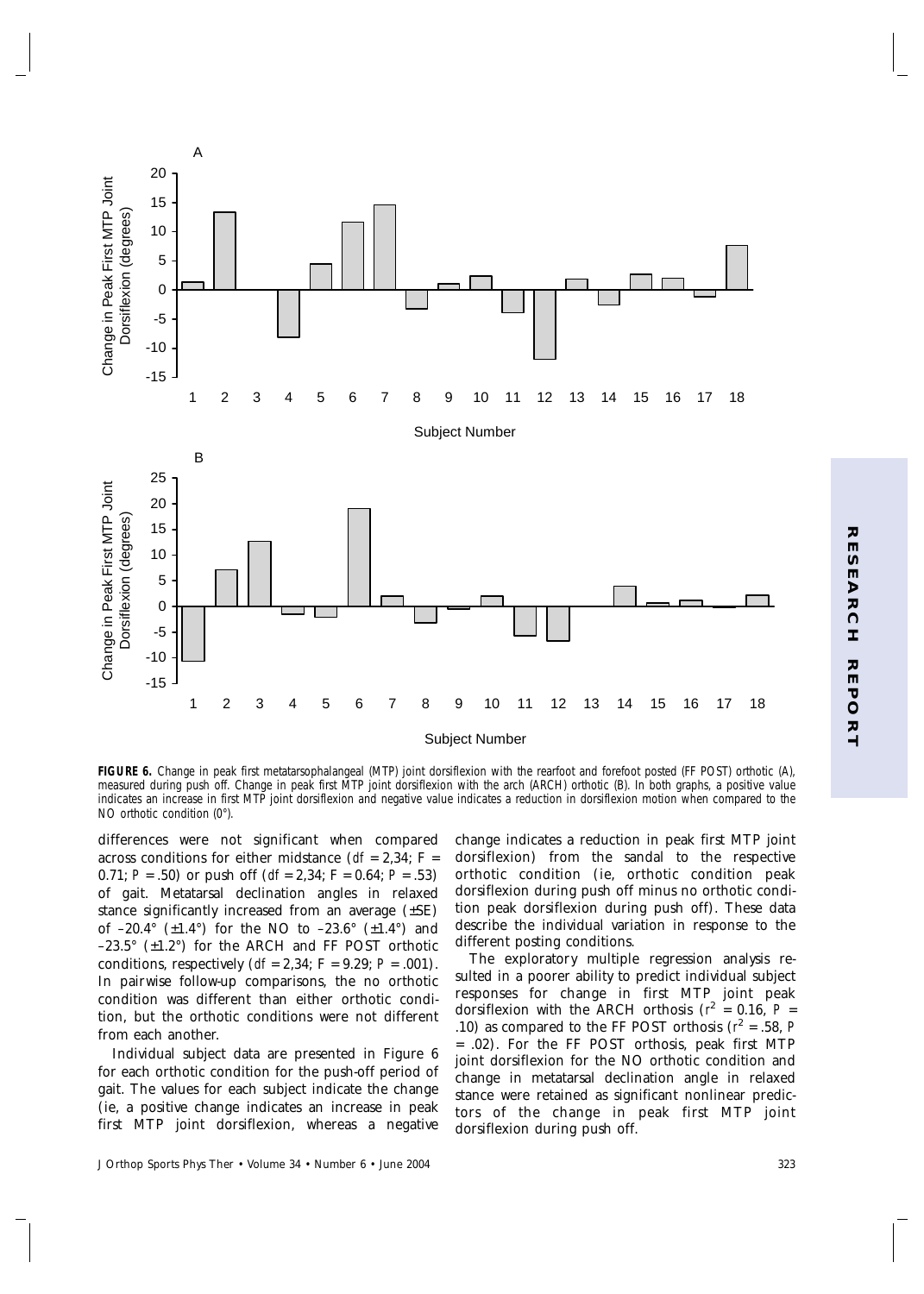## **DISCUSSION**

The orthotic modifications used in this study are commonly recommended for people who have symptoms associated with abnormal pronation; however, the fabrication designs of each orthotic are uniquely different and have the potential to negatively alter motion of the first metatarsal and hallux. During normal walking, first metatarsal plantar flexion is requisite for unrestricted first MTP joint dorsiflexion to take place during the push-off period of gait. $31$ The hypothesis for this study was based on the assumption that an extrinsic post under the medial forefoot and first metatarsal regions of the foot would limit normal first metatarsal plantar flexion, thus creating a restriction or block to first MTP joint dorsiflexion. For the subjects in the current investigation, maintaining or increasing first MTP joint dorsiflexion was considered a favorable kinematic response with orthotic wear.

When averaged across all subjects, the results do not support our original hypothesis that the FF POST orthosis would result in a reduction in peak first MTP joint dorsiflexion. Both orthotic conditions had a similar effect on peak dorsiflexion during walking. Using the sample of 18 subjects who completed the study, a mean difference of interest of 4° for first MTP joint dorsiflexion, and the actual variability from the study data, our resulting post hoc power was 78%, confirming sufficient power to feel confident in our results. Although the sample size was decreased from the proposed 20 subjects, the measured variance was also slightly less than estimated a priori.

While all subjects were similar with regards to the minimum criteria for inclusion into the study and the orthotic design and footwear features were kept consistent, there were highly variable individual responses to the different orthotic posting conditions. The variability in individual subject responses to orthotic use is not unique to our investigation2,5,15,22,34,36,42,49 and there are excellent review papers that have summarized the wide-ranging effects of orthotic intervention. $1,24,41$ 

To further investigate individual subject responses, we used the smallest real difference (SRD) to indicate the magnitude of change for an individual across conditions that is beyond the expected trial-to-trial variability. Based on an average SEM across conditions during push off of 2.3°, the SRD or minimally detectable change can be calculated as SEM  $\times \sqrt{2} \times$  $1.96 = 6.4^{\circ}.$ <sup>3</sup> This value indicates the individual subject change that would be expected (with 95% confidence) to be a true change from the NO orthotic condition. Subsequently evaluating the individual subject responses using the SRD as the criteria for change, 89% of subjects were able to utilize the FF POST orthosis without any detrimental effects on first MTP motion (Figure 6). In this investigation,

'detrimental' would be considered a reduction of first MTP joint dorsiflexion. Twenty-two percent actually showed a positive change (increased first MTP joint dorsiflexion exceeding 6.4° threshold), while only 11% showed a negative change.

When wearing the ARCH orthosis, 83% of the subjects were able to use the orthosis without significant reduction in first MTP joint dorsiflexion. Seventeen percent demonstrated an increase in dorsiflexion, while another 17% showed a decrease in first MTP joint dorsiflexion. These individual subject data, as well as the average group data, do not support a preferential advantage of using the ARCH orthosis over the FF POST with regard to maintaining or increasing available first MTP joint dorsiflexion.

There are multiple factors related to foot structure, alignment, and motion that may influence which subjects respond positively or negatively in terms of first MTP joint motion for specific orthotic designs. Understanding some of the factors that may help to predict the subjects' response would be beneficial when making decisions regarding orthotic modifications. For this investigation, we considered the peak first MTP joint dorsiflexion value under the NO condition, the relaxed standing metatarsal declination angle, and the change in metatarsal declination angle with orthotic use as possible predictor variables in an exploratory multiple regression analysis of the changes in peak first MTP joint dorsiflexion with orthotic use. For example, if peak first MTP dorsiflexion without orthoses was lower than normative values during gait, $33$  a positive outcome with the orthotic intervention would be increased dorsiflexion. Conversely, for a subject with normal values for peak first MTP joint dorsiflexion under the no orthotic condition, maintenance of the normal dorsiflexion range of motion would be desired.

Another factor that was considered a potential contributor to altering first MTP joint dorsiflexion was the metatarsal declination angle in relaxed standing. This angle reflects the anterior component of the arch height measurement, such that an increase in the metatarsal declination angle corresponds to an elevation of the anterior portion of the medial longitudinal arch. $6,22,26$  An increase in the metatarsal declination angle also places the first metatarsal in a position of relative plantar flexion, which is considered favorable for the propulsive phase of gait. $43,44,47$ We selected the metatarsal declination angle to assess whether a change, if it did occur with orthotic use during relaxed standing, would parallel the direction of change in first MTP joint dorsiflexion during gait.

For the ARCH condition, only 16% of the variance for the change in peak first MTP dorsiflexion could be explained by a combination of the above factors. Although the average metatarsal declination angle across subjects showed an increase of 3° for the ARCH orthosis, this declination angle change,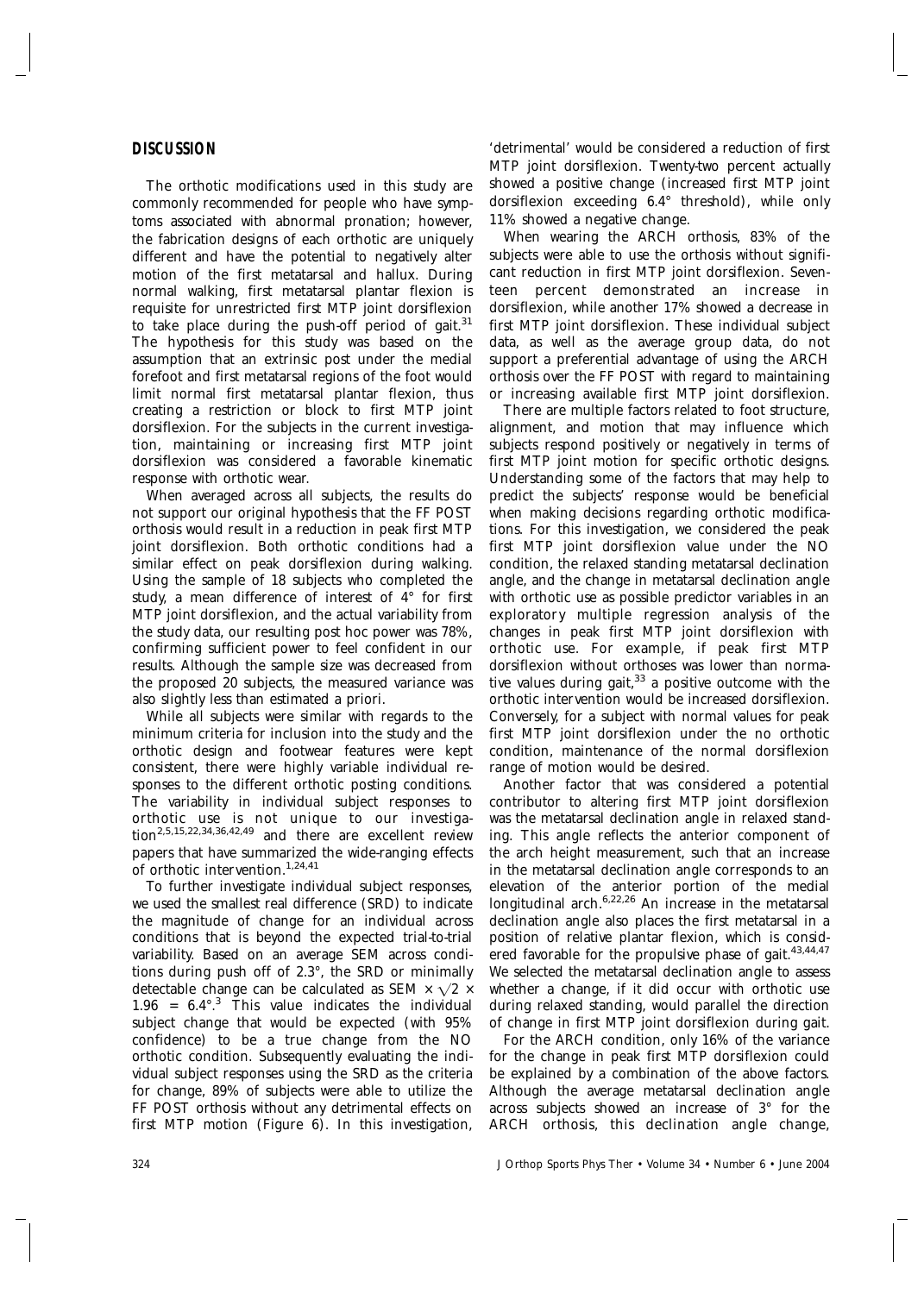whether positive or negative, was poorly predictive of individual subject responses. However, for the FF POST condition, a similar average change in metatarsal declination angle (3° increase) in relaxed standing was predictive of the subject's change in peak first MTP joint dorsiflexion during gait. Increasing the metatarsal declination angle in relaxed stance generally was associated with an improvement in peak first MTP joint dorsiflexion in push off. For the FF POST condition, approximately 60% of the variance for the change in peak dorsiflexion could be explained from the combination of tested variables. These data suggest that a FF POST design resulting in an increase in the metatarsal declination angle in relaxed stance would be associated with a similar increase for peak first MTP joint dorsiflexion during the push-off period of gait. Conversely, if the declination angle is reduced, peak first MTP dorsiflexion would be similarly reduced. FF POST orthoses posted too far distally under the first metatarsal head (Figure 2A) or too thick under the distal region of the medial forefoot would potentially contribute to this reduction in the metatarsal angle. Similarly, FF POST designs that do not restore or maintain the arch of the subjects, thereby disallowing metatarsal plantar flexion, are also likely to result in a reduction in the metatarsal declination angle.

Given that the metatarsal declination angle in relaxed stance was increased under both orthotic conditions, differences among individuals may be related to other features of the orthotic design that influence rearfoot and/or lower-leg kinematics. For example, differences in fabrication design related to rearfoot posting and arch height have been shown to alter selected aspects of rearfoot and lower leg rotations.5,15,34 However, the linkage between the changed rearfoot/leg movement patterns with orthotic intervention and hallux/forefoot kinematics has not been studied to date. Future studies are planned to assess this relationship in kinematic coupling with orthotic use.

It should be noted that when averaged across all subjects, first MTP joint dorsiflexion remained only slightly lower (mean values ranging between 38° and 40°) when compared to normative data of similar in vivo investigations during walking.<sup>33</sup> Average values for hallux dorsiflexion have been reported to be 42°  $\pm$  2.3° during walking<sup>11,33</sup>; however, the data in these previous studies were acquired under barefoot conditions. Though enabling direct access of the sensors to skin overlying the bony segments of the hallux, first metatarsal, and calcaneus, the use of the sandals may have minimized the magnitude of motion changes associated with both nonorthotic and orthotic use.

Previous investigations of orthotic effectiveness assessed while wearing sandals $34,35$  have found the magnitude of rearfoot and lower-leg kinematic changes to be similar to those reported by other investigators who have assessed subjects while wearing footwear. While shoes may afford increased rearfoot motion control, they do not allow access to the forefoot and hallux, the main focus of this study. It is also possible that certain shoes may provide additional support under the medial longitudinal arch, thus enhancing the proposed benefit of the ARCH orthoses on first metatarsal and hallux function. Both types of orthoses were constructed of the same semirigid material that did not collapse during relaxed standing in the sandals. Although we did not directly measure changes in the navicular or dorsal foot height, the indirect assessment of medial longitudinal arch height using the metatarsal declination angle demonstrated changes between the NO, ARCH, and FF POST orthotic conditions. These changes were maintained under dynamic conditions.

The subjects in this study had first MTP joint motion that approximated normative values during gait. The results of this study can be applied to those individuals who have musculoskeletal symptoms related to abnormal foot pronation and in whom semirigid orthoses are appropriate. In individuals with a nonfixed deformity, alignment of the first metatarsal with a resultant increase in pain-free first MTP joint dorsiflexion would be highly beneficial. The results may have been different if rigid orthoses were used, subjects had abnormal supination, or faulty mechanics were associated with hallux rigidus or valgus deformities. Additionally, in some cases, first MTP joint dorsiflexion may be excessive and equally detrimental to predisposing the joint to abnormal loading and early arthritic changes. For these individuals, a favorable response with orthotic wear would be a reduction in first MTP joint dorsiflexion.

Perhaps equally important short-term findings of orthotic intervention for the tested subjects were the effect on the subjects' musculoskeletal symptoms and their comfort. As mentioned previously, 3 subjects were initially unable to tolerate the height of the medial longitudinal arch in the ARCH orthotic and required modifications. Anecdotally, subjects were asked to report changes with their symptoms and specify if they preferred using one orthosis over the other. It was interesting to note that all subjects reported improvement in their musculoskeletal symptoms with orthotic use, but they were evenly divided on their personal wearing preference of ARCH versus FF POST design.

### **CONCLUSIONS**

This study examined 2 common clinically recommended orthotic designs on the kinematics of the first MTP joint in persons with abnormal pronation. Although the FF POST was originally hypothesized to reduce first MTP joint dorsiflexion during gait when compared to the ARCH and NO orthotic conditions,

J Orthop Sports Phys Ther • Volume 34 • Number 6 • June 2004 325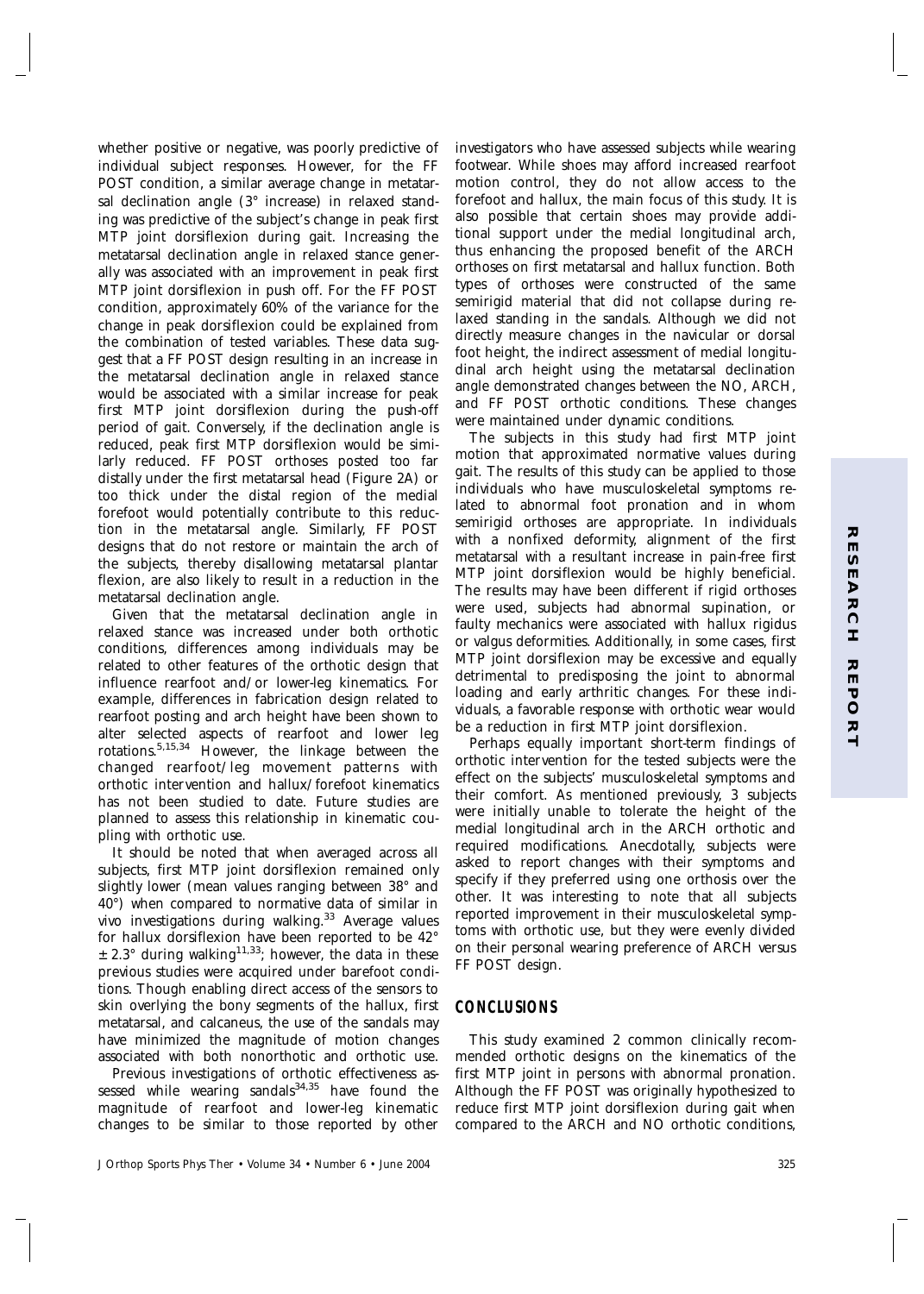the FF POST design did not demonstrate a consistent negative effect on kinematics of the first MTP joint during walking.

### **ACKNOWLEDGEMENTS**

The authors would like to acknowledge Moy Labs, Inc. (Stow, OH), Sole Supports, Inc. (Bon Aqua, TN), Deckers Outdoor Corporation (Goleta, CA), and our illustrator, Chris McKee for their assistance in various phases of the project.

#### **REFERENCES**

- 1. Ball KA, Afheldt MJ. Evolution of foot orthotics--part 1: coherent theory or coherent practice? *J Manipulative Physiol Ther.* 2002;25:116-124.
- 2. Bates BT, Osternig LR, Mason B, James LS. Foot orthotic devices to modify selected aspects of lower extremity mechanics. *Am J Sports Med.* 1979;7:338-342.
- 3. Beckerman H, Roebroeck ME, Lankhorst GJ, Becher JG, Bezemer PD, Verbeek AL. Smallest real difference, a link between reproducibility and responsiveness. *Qual Life Res.* 2001;10:571-578.
- 4. Bennett PJ, Miskewitch V, Duplock LR. Quantitative analysis of the effects of custom-molded orthoses. *J Am Podiatr Med Assoc.* 1996;86:307-310.
- 5. Brown GP, Donatelli R, Catlin PA, Wooden MJ. The effect of two types of foot orthoses on rearfoot mechanics. *J Orthop Sports Phys Ther.* 1995;21:258-267.
- 6. Bryant A, Tinley P, Singer K. A comparison of radiographic measurements in normal, hallux valgus, and hallux limitus feet. *J Foot Ankle Surg.* 2000;39:39-43.
- 7. Budiman-Mak E, Conrad KJ, Roach KE. The Foot Function Index: a measure of foot pain and disability. *J Clin Epidemiol.* 1991;44:561-570.
- 8. Cornwall MW, McPoil TG. Effect of rearfoot posts in reducing forefoot forces. A single-subject design. *J Am Podiatr Med Assoc.* 1992;82:371-374.
- 9. Cowan DN, Jones BH, Robinson JR. Foot morphologic characteristics and risk of exercise-related injury. *Arch Fam Med.* 1993;2:773-777.
- 10. D'Ambrosia RD. Orthotic devices in running injuries. *Clin Sports Med.* 1985;4:611-618.
- 11. Darter B, Hovland K, Nawoczenski DA. Relationship between clinical measurements and motion of the first metatarsophalangeal joint during functional activities [abstract]. *J Orthop Sports Phys Ther.* 2000;30:A4.
- 12. Donatelli RA. Abnormal biomechanics. In: Donatelli R. eds. *The Biomechanics of the Foot and Ankle.* Philadelphia, PA: FA Davis Company; 1995:34-72.
- 13. Easley ME, Anderson RB. Hallux rigidus in the adult and adolescent. In: *Disorders of the Great Toe, AAOS Monograph Series.* Rosemont, IL: American Academy of Orthopaedic Surgeons; 1997.
- 14. Elveru RA, Rothstein JM, Lamb RL. Goniometric reliability in a clinical setting. Subtalar and ankle joint measurements. *Phys Ther.* 1988;68:672-677.
- 15. Eng JJ, Pierrynowski MR. The effect of soft foot orthotics on three-dimensional lower-limb kinematics during walking and running. *Phys Ther.* 1994;74:836-844.
- 16. Fleiss J. Reliability of measurement period. In: Fleiss J. ed. *Design and Analysis of Clinical Experiments.* New York, NY: John Wiley and Sons; 1986:1-32.
- 17. Garbalosa JC, McClure MH, Catlin PA, Wooden M. The frontal plane relationship of the forefoot to the rearfoot in an asymptomatic population. *J Orthop Sports Phys Ther.* 1994;20:200-206.
- 18. Glasoe WM, Yack HJ, Saltzman CL. Anatomy and biomechanics of the first ray. *Phys Ther.* 1999;79:854- 859.
- 19. Gross ML, Davlin LB, Evanski PM. Effectiveness of orthotic shoe inserts in the long-distance runner. *Am J Sports Med.* 1991;19:409-412.
- Hamill J, Bates BT, Knutzen KM, Kirkpatrick GM. Relationship between selected static and dynamic lower extremity measures. *Clin Biomech.* 1989;4:217-225.
- 21. Hicks JH. The mechanics of the foot. I. The joints. *J Anat.* 1953;87:345-357.
- 22. Horton GA, Park YW, Myerson MS. Role of metatarsus primus elevatus in the pathogenesis of hallux rigidus. *Foot Ankle Int.* 1999;20:777-780.
- 23. Johanson MA, Donatelli R, Wooden MJ, Andrew PD, Cummings GS. Effects of three different posting methods on controlling abnormal subtalar pronation. *Phys Ther.* 1994;74:149-158; discussion 158-161.
- 24. Landorf KB, Keenan AM. Efficacy of foot orthoses. What does the literature tell us? *J Am Podiatr Med Assoc.* 2000;90:149-158.
- 25. Lattanza L, Gray G, Kantner R. Closed versus open kinematic chain measurements of subtalar joint eversion: implications for clinical practice. *J Orthop Sports Phys Ther.* 1988;9:310-314.
- Lombardi CM, Silhanek AD, Connolly FG, Dennis LN. The effect of first metatarsophalangeal joint arthrodesis on the first ray and the medial longitudinal arch: a radiographic study. *J Foot Ankle Surg.* 2002;41:96-103.
- McMaster MJ. The pathogenesis of hallux rigidus. *J Bone Joint Surg Br.* 1978;60:82-87.
- 28. McPoil T, Cornwall MW. Relationship between neutral subtalar joint position and pattern of rearfoot motion during walking. *Foot Ankle Int.* 1994;15:141-145.
- 29. Michaud TM. *Foot Orthoses and Other Forms of Conservative Foot Care.* Baltimore, MD: Williams and Wilkins; 1997.
- 30. Milne AD, Chess DG, Johnson JA, King GJ. Accuracy of an electromagnetic tracking device: a study of the optimal range and metal interference. *J Biomech.* 1996;29:791-793.
- 31. Mueller MJ, Host JV, Norton BJ. Navicular drop as a composite measure of excessive pronation. *J Am Podiatr Med Assoc.* 1993;83:198-202.
- 32. Nawoczenski DA. Nonoperative and operative intervention for hallux rigidus. *J Orthop Sports Phys Ther.* 1999;29:727-735.
- 33. Nawoczenski DA, Baumhauer JF, Umberger BR. Relationship between clinical measurements and motion of the first metatarsophalangeal joint during gait. *J Bone Joint Surg Am.* 1999;81:370-376.
- 34. Nawoczenski DA, Cook TM, Saltzman CL. The effect of foot orthotics on three-dimensional kinematics of the leg and rearfoot during running. *J Orthop Sports Phys Ther.* 1995;21:317-327.
- 35. Nawoczenski DA, Ludewig PM. Electromyographic effects of foot orthotics on selected lower extremity muscles during running. *Arch Phys Med Rehabil.* 1999;80:540-544.
- 36. Novick A, Kelley D. Position and movement changes of the foot with orthotic intervention during the loading response of gait. *J Orthop Sports Phys Ther.* 1990;11:301-312.
- 37. Novick A, Stone J, Birke JA, et al. Reduction of plantar pressure with the rigid relief orthosis. *J Am Podiatr Med Assoc.* 1993;83:115-122.

326 J Orthop Sports Phys Ther • Volume 34 • Number 6 • June 2004